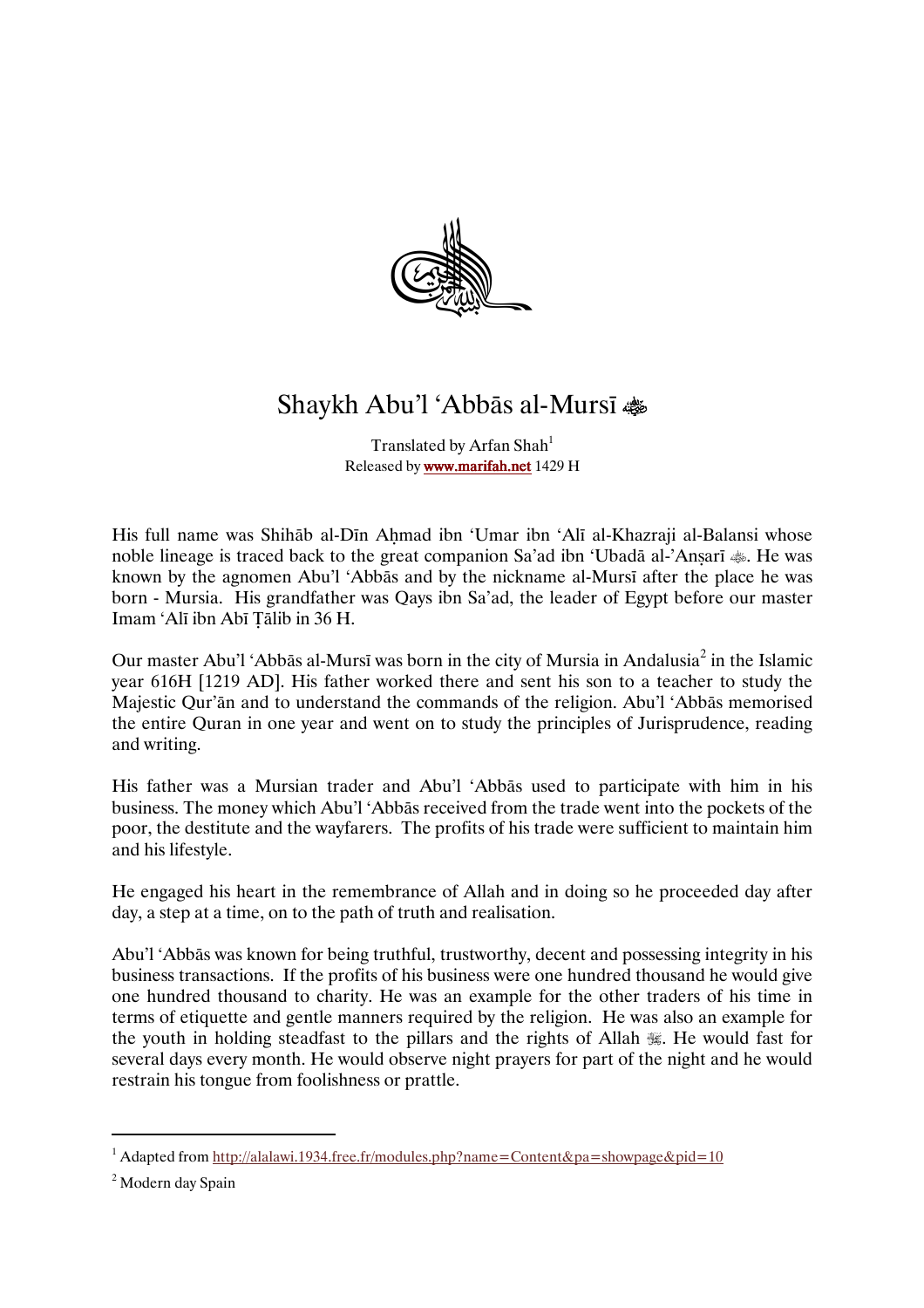In the Islamic year 640H [1242 AD], his father resolved to perform pilgrimage to the house of Allah. So he accompanied him as well as his brother, 'Abdullah Jalal al-Dīn and their mother Sayyida Fatima, daughter of Shaykh 'Abd al-Rahman al-Māliqī. They travelled by sea from Algeria until they reached the furthest outpost of the shores of Tunisia when a violent storm hit them. All the passengers drowned except the ones in the care of Allah.  $\mathcal{F}$ . Abu'l 'Abbās al-Mursī and his brother were saved by Allah Most High and they proceeded to Tunisia where they took up residence.

Abu'l 'Abbās al-Mursī received the Spiritual Path at the hands of his teacher - the famous spiritual leader Abu'l Ḥasan al-Shādhilī <a>. Abu'l 'Abbās met him in Tunisia, in the Islamic year 640H after which he was nourished with the knowledge of the time relating to jurisprudence, Qur'ānic exegesis, Prophetic narrations, logic and philosophy. The seasons passed in the spiritual path until he mastered these sciences.

Imām al-Mursī said, "When I arrived in Tunisia, I had come from Mursia in Andalusia, I was a young man at the time. I heard about Shaykh Abu'l Hasan al-Shādhilī and a man invited me to visit him. I said I would request Allah for guidance [in this matter]. That night I slept and saw myself in a dream ascending a mountain top. When I reached the peak, I saw a man in a green cloak; he was sat with a man on his right and a man on his left side. He looked at me and said, 'You have found the vicegerent of the time.' I woke up and it was time for the dawn prayer when the same man who had invited me to visit the Shaykh came again. So I went with him and entered into [the shaykh's] presence and noticed the same bench that I saw on the mountain peak - I was astonished. Shaykh Abu'l Hasan As-Shādhilī said, 'You have found the vicegerent of the age. What is your name?' So I informed him of my name and lineage. He said, 'Ten years ago I raised you up to myself.' From that day onwards he accompanied Shaykh Abu'l Hasan al-Shādhilī and travelled with him to Egypt.

Al-Shādhilī noticed that Abu'l 'Abbās al-Mursī had a pure spirit and a good soul keen to approach his Lord. He gave him many gifts and took personal care of his spiritual nurturing because he would become his vicegerent after him. He said, "O Abu'l 'Abbās, I swear by Allah that you did not accompany me, until I became you and you became me. O Abu'l 'Abbās, you have what the men of Allah have but the men of Allah do not have what you have."

Amongst the narrations that have reached us about Abu'l Hasan al-Shādhilī that are renowned in the spiritual circles is, "Since Abu'l 'Abbās reached Allah he has not been veiled; even if he sought a veil, he could not find it. Abu'l 'Abbās knows the causeways of the skies better than the causeways of the Earth."

It is authenticated that Abu'l 'Abbās al-Mursī accompanied Shaykh al-Shādhilī and became the leader in the path after Imam al-Shādhilī. Before this, Abu'l 'Abbās married one of the daughters of al-Shādhilī; who gave birth to children, amongst them Muhammad and Ahmad. One of his daughters married Shaykh Yāqūt al-Arshi who was one of her father's students in knowledge and mysticism.

In the Islamic year 642H [1244 AD], Shaykh al-Shādhilī  $\hat{\ast}$  saw the Prophet Muḥammad  $\hat{\ast}$  in his sleep who ordered him to move to Egypt. So he left Tunisia with Abu'l 'Abbās, his brother 'Abdullah and his servant Abu al-'Azayim. They headed for Alexandria under the protection of the King al-Sālih Najmuddīn Ayyūb.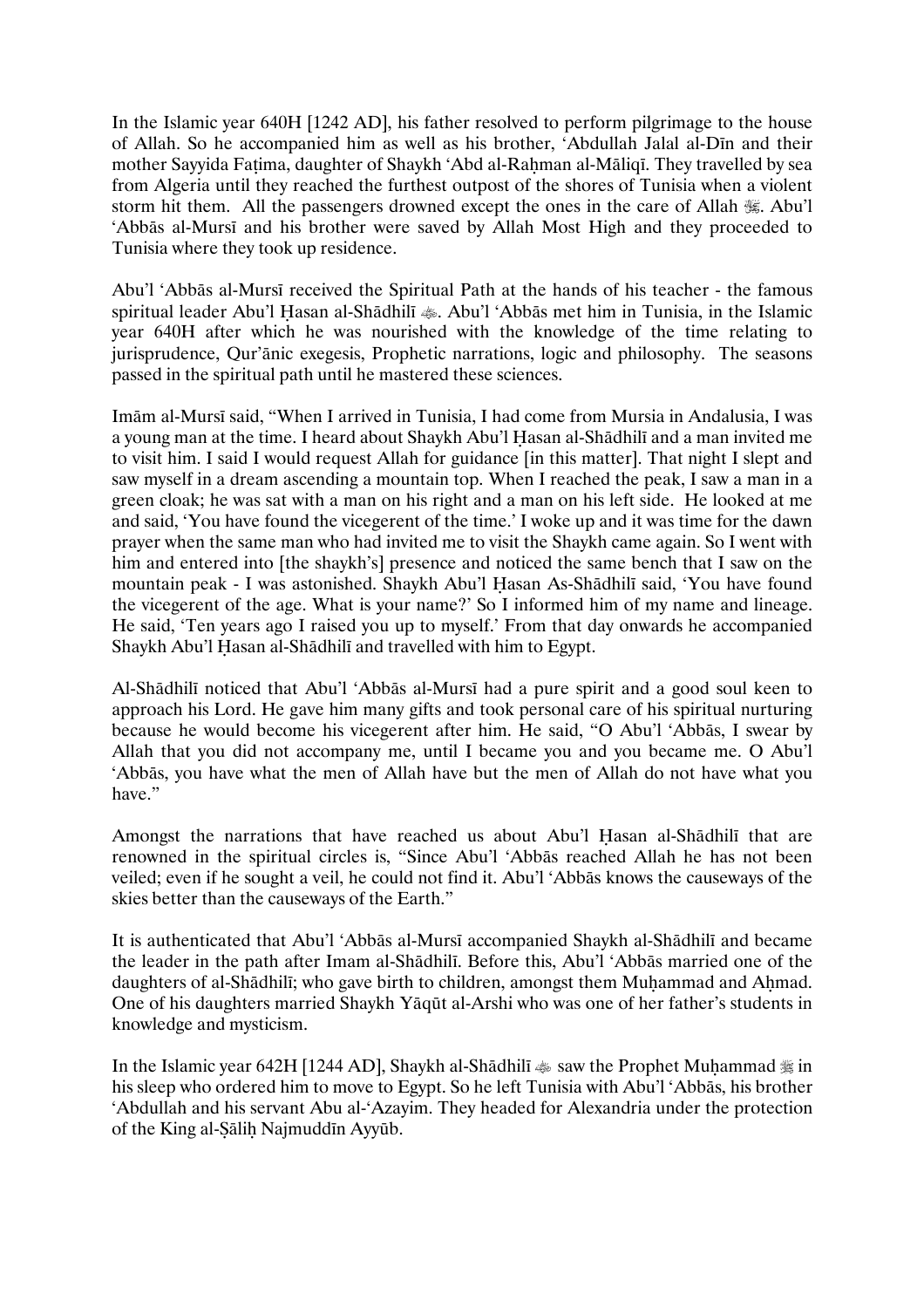Abu'l 'Abbās al-Mursī  $*$  said, "I was with Shaykh Abu'l Hasan al-Shādhilī headed for Alexandria on our way from Tunisia when I was overcome by a severe constriction. It weakened me until I could not bear its burden so I went to Shaykh Abu'l Hasan. When he felt my presence he said, 'O Ahmad?' I replied, 'Yes, my master.' He said, 'Allah created Ādam with his hands, prostrated the angels to him, made his abode Paradise then sent him to Earth. Before he was created Allah said, 'I will place a vicegerent upon the Earth,<sup>3</sup> he did not say 'in the sky' nor 'in Paradise.' The descent of  $\bar{A}$ dam (upon him peace) to Earth was honourable, not dishonourable. He used to worship Allah, in Paradise, through experiential knowledge and when he was sent to Earth he worshipped through responsibility. Only when someone has passed through these two stages of worship does he deserve to become a vicegerent. You have a share of Ādam. Your beginning was in the realm of the souls in Paradise, experientially. Then you descended to world of the soul and worshipped through responsibility. So onlywhen you passed through these stages did you deserve to become a vicegerent."

Abu'l 'Abbās al-Mursī  $*$  said, "As soon as the Shaykh finished this explanation, Allah expanded my chest and the constriction and the whisperings that I had, left."

Abu'l 'Abbās al-Mursī  $\triangleq$  said, "When we arrived in Alexandria, we came to 'Amūd al-Sawārī. We were in need and extremely hungry. A righteous man of Alexandria came with food. When the Shaykh was informed he said, "No one should eat any of this food." We spent the night as we entered it, hungry. Morning came and the Shaykh led us in the dawn prayer then instructed us to bring the food; we presented it and ate from it. The Shaykh said, "I heard a voice in my dream that said the most permissible item is that which you did not expect, and that which you did not request a man or a woman for."

We settled down in the province of Kowm ad-Dakat. For the lessons of knowledge and spiritual gatherings al-Shādhilī chose a famous masjid called *masjid* al-A'tareen - also known as the *masjid* of the West. These lessons and gatherings were attended by a large number of the elite of Alexandria as well as the public.

This was not by mere accident as Alexandria was, during this time, a distinguished city and a place of learning various major sciences. This was noticed by major figures before al-Shādhilī and al-Mursī had taken residency there. The attendees of the lessons had included al-Tartawshī, Ibn al-Khattab al-Rāzī and Hāfiz Abu Tāhir al-Salafī. Salāh al-Dīn al-Ayūbī was keen to spend the month of Ramadan in Alexandria in order to listen to Prophetic traditions from al-Hāfiz Abu Tāhir al-Salafī.

Abu'l 'Abbās continued to strive with al-Shādhilī in terms of his spiritual nurturing and proceeded upon the path. He did not leave him for a moment until al-Shādhilī passed away. Abu'l 'Abbās al-Mursī  $*$  spent forty three years in Alexandria spreading knowledge, purifying souls, nurturing students and setting examples of piousness and devotion. Many received knowledge at the hands of Abu'l 'Abbās al-Mursī, scholars and companions alike, such as Imam al-Busirī, Ibn 'Ata'illah Al-Sakandarī, Yāqūt al-Arshi, Ibn al-Laban, 'Izz al-Dīn ibn 'Abd al-ām, Ibn Abū Shāma and others.

He passed away  $\text{Im}$  on the twenty fifth of Dhul Qa'ida in the Islamic year 686/1287 and was buried with his sons Muhammad and Ahmad in the province of "Ras al-Teen."

l

 $^3$  Sūrah al-Baqarah 2:390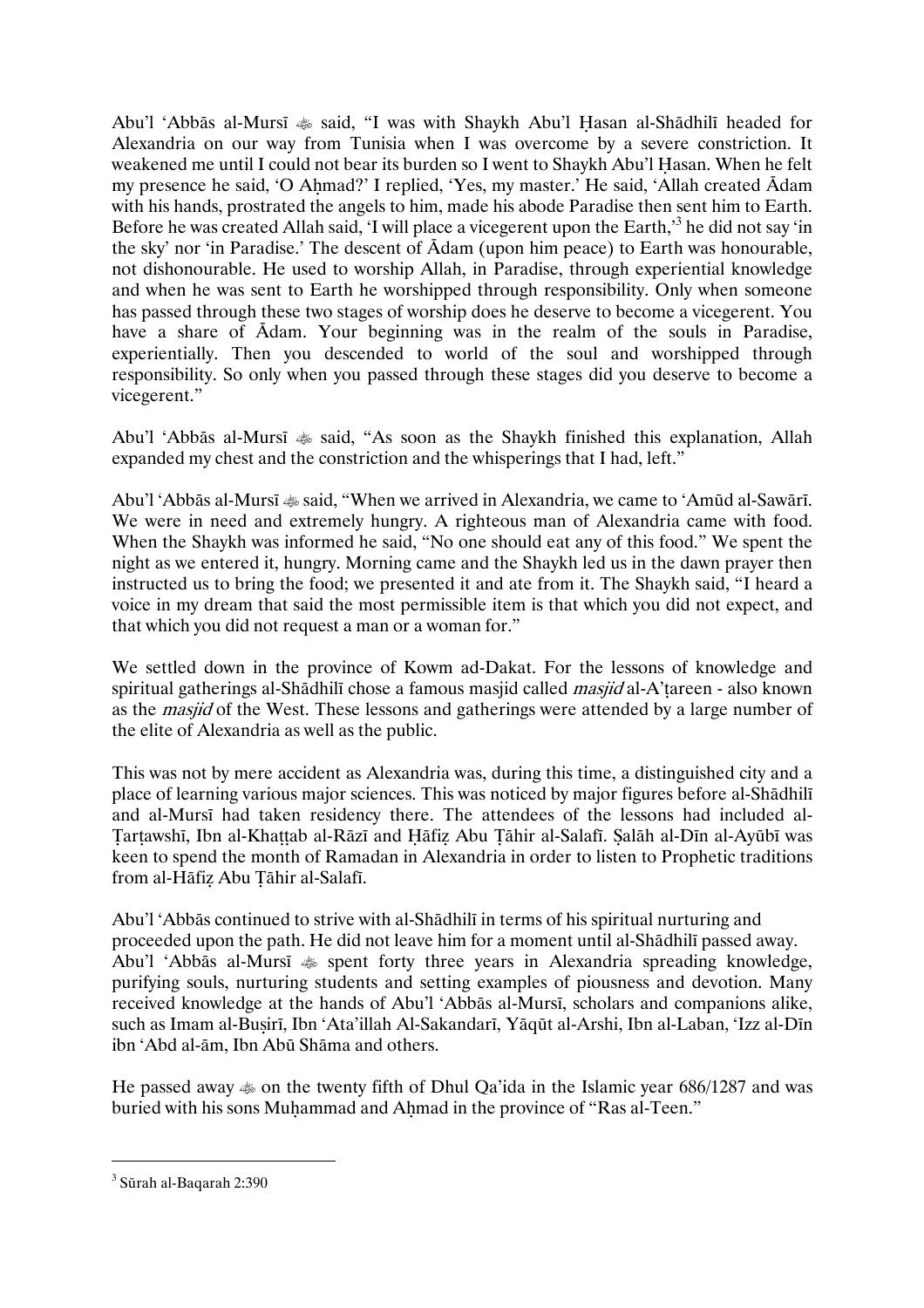Abu'l 'Abbās received the leadership of the Shādhilī spiritual path after the passing away of Abu'l Hasan al-Shādhilī in the Islamic year 656/1258. At that time he was forty years old and he remained holding the banner of knowledge and spirituality until he died. After he had spent forty years in Alexandria the shine of the Shādhilī path finally passed on into the horizon.

## The States of Man According to Abu'l 'Abbās al-Mursī

Imam Abu'l 'Abbās al-Mursī  $\triangleq$  apportioned the states of man into four they are; Blessing, Tribulation, Obedience and disobedience.

I swear by Allah, in every state there is a right of servitude that is necessary upon you through divine decree.

- In states of obedience be grateful for the blessings from Allah upon you. Allah guided you to it and established you therein.
- In states of disobedience seek forgiveness.
- In states of blessing show gratitude thus joining the heart with Allah.
- In states of tribulation, be satisfied with the decree [of Allah] and be patient.

## The Greatest Invocation

Imam Abu'l 'Abbās al-Mursī  $*$  used to advise others to invoke the name of Allah. He advised his companions to make their invocation the name of Allah because it is the name of the Ruler of the Heavens. To Him is increase and benefit; the increase is knowledge and the benefit is light. The light is not an intention in itself, it is only to support and uncover. All of the names of Allah can be attributed to creation except the name Allah. An example of this is when you call him "O Patient"<sup>4</sup> you address him from the name "The Patient." He is "The Patient" and his servant is "patient." If you call him "Noble", you address him from the name "The Noble." He is "The Noble" and his servant is "noble." This is likewise for all the names of Allah except the name Allah, this is solely his; as it is constitutes divinity and cannot be attributed to creation.

## From the Speech of Our Master Abu'l 'Abbās al-Mursī

- The Prophets (upon them peace) are presents to their nations; our Prophet  $\frac{1}{26}$  is a gift. The difference between a present and a gift is, a present is for the needy and a gift is for the lovers. The Messenger of Allah  $\frac{1}{26}$  said, "I am only a merciful gift."
- He  $*$  commented on the Prophetic statement of our master the Messenger of Allah , "Without boast, I am the master of the children of Ādam." Meaning he is not boasting about his mastery but he is boasting about his servitude to Allah mighty and majestic.

l

 $^4$  Ḥalīm